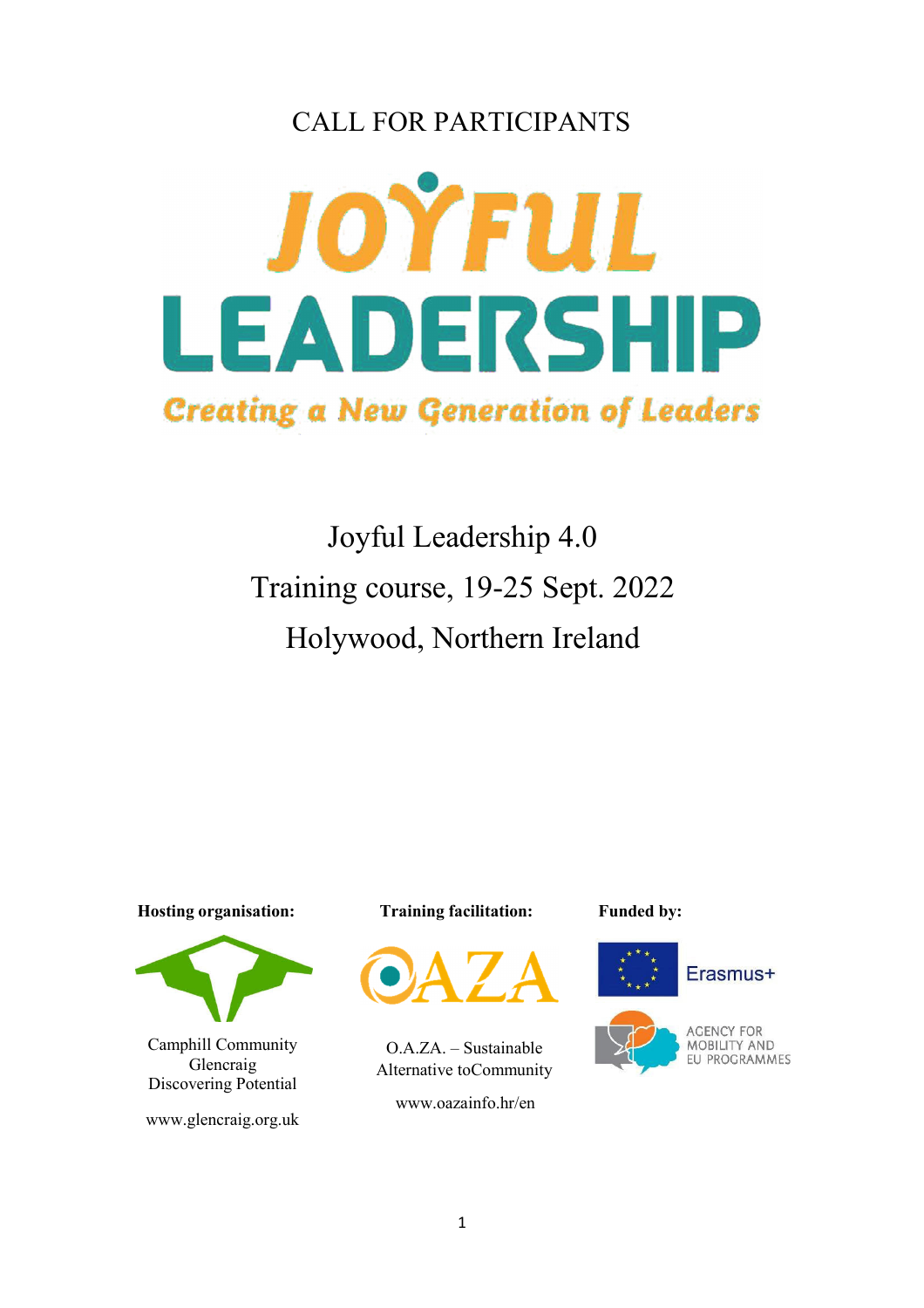#### Joyful Leadership – context, concept

In the modern world, organisations need **leaders** and a **developed leadership culture**  according to their mission and the needs of all members. **A leader motivates and inspires people and builds a team** that it is efficient at achieving a common vision. When organisations can't achieve their mission and vision, they remain without a fundamental function - they can't contribute to the development of the community and won't have a longterm impact on society. This is particularly important in the case of youth workers in NGOs because they need strong motivation and continuous support to carry on with their work efficiently.

In response to the need for quality leadership education, Oaza's international team of experts developed the concept of **Joyful Leadership**. They poured the decades of experience and knowledge into creating this holistic concept, wanting to empower new generations of rolemodel leaders.

**5 LEVELS OF HOLISTIC APPROACH:** 

**5. FRUITS** - Producing Results

**4. LEAVES** - Facing Challenges

**3. BRANCHES** - Working Together

2. TRUNK - Becoming Strong

**I. ROOTS** - Building Foundation

Joyful Leadership is defined as the process of joyfully influencing others in what needs to be done and how to achieve common goals for the benefit of all.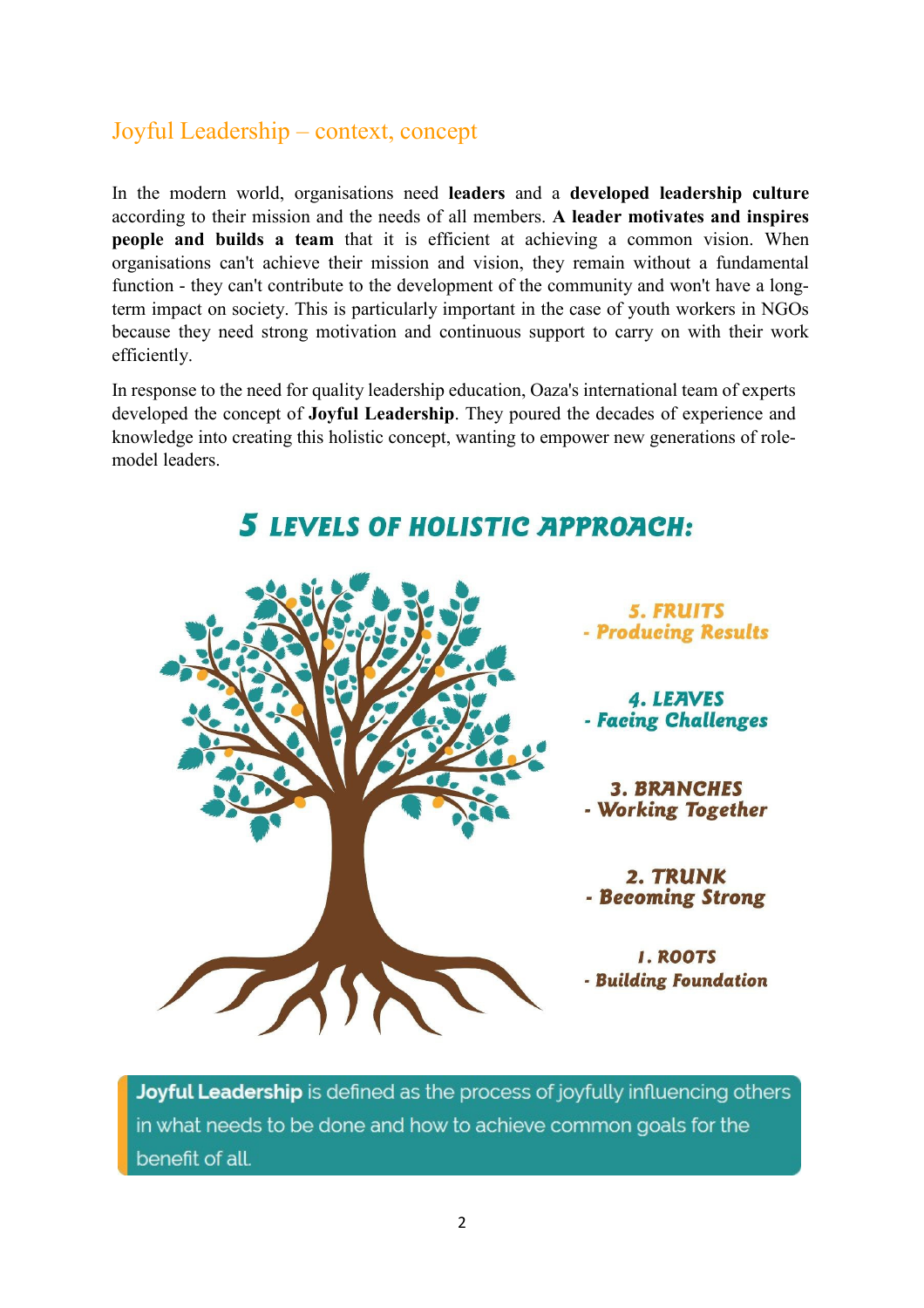Sounds relevant? If you are interested in becoming a Joyful Leader, the following **free educational tools** have been developed:

## **JOYFUL LEADERSHIP LEARNING TOOLS**



 $\Box$  online course



Joyful Leadership is not your ordinary training course – it's much more! In order to get the most from this experience, you should read the manual first to gain general knowledge of Joyful Leadership, then proceed to the online course where you'll learn more about specific leadership concepts, and then complete the application for this live training course.

7-day training course

## Aims of the training course

- To increase the participants capacity and professional skills in the field of leadership so they can become better leaders in their organisations
- To promote the concept of Joyful Leadership, the training cycle (manual, online course, training course), and its benefits for youth workers



You will have the chance to get to know the Joyful Leadership trainers in person, meet other motivated young leaders and exchange experiences with them, and participate in interactive, engaging and challenging activities.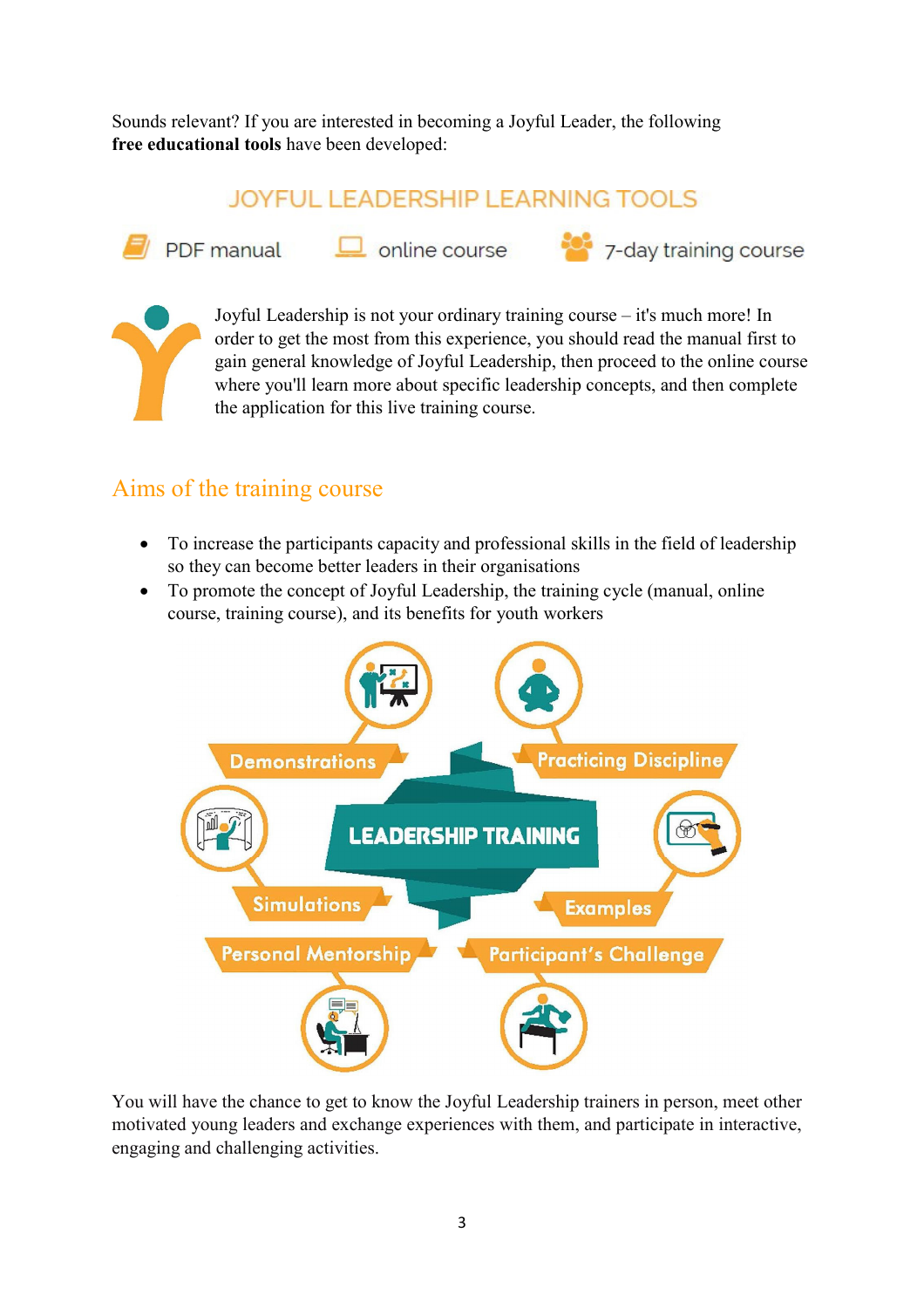## Whom are we looking for?

- people in leading positions (or aspiring to take leading positions) in their organisations
- people committed to participating in the whole training cycle (manual, online course, training course, follow-up activities)
- youth workers committed to their job
- people wanting to learn new tools and non-formal education methods
- people who are over 18 and with at least average communication skills in English

#### Selection criteria

**Compulsory** (you will not be selected unless you fulfil all of the below):

- $\Box$  At least average knowledge of spoken and written English
- $\Box$  Read the manual
- $\Box$  Finished the Joyful Leadership online course
- $\Box$  Filled in PART 1 OF THE APPLICATION FORM: contact info, motivation statement, English level self-assessment (link will be available at the end of the online course)

**Optional** (give you additional selection points)

- $\Box$  Filled in PART 2 OF THE APPLICATION FORM: knowledge quiz (based on the manual and online course)
- □ Filled in PART 3 OF THE APPLICATION FORM: attached the value assessment results
- $\Box$  Recommendation from your sending organisation: this will be communicated directly with your sending organisation

#### **Technicalities**

The project will take place from **19th to 25th September 2022 in Holywood, Northern Ireland**. You are expected to arrive in Holywood on 18th September in the evening and leave on 26th in the morning. Travel is also allowed up to three days before or after the dates of the project but in this case, you have to cover your accommodation yourself.

The project is funded by the Erasmus+ programme and is **free of charge**. The hosting organisation will provide accommodation, food, working materials, and you will also receive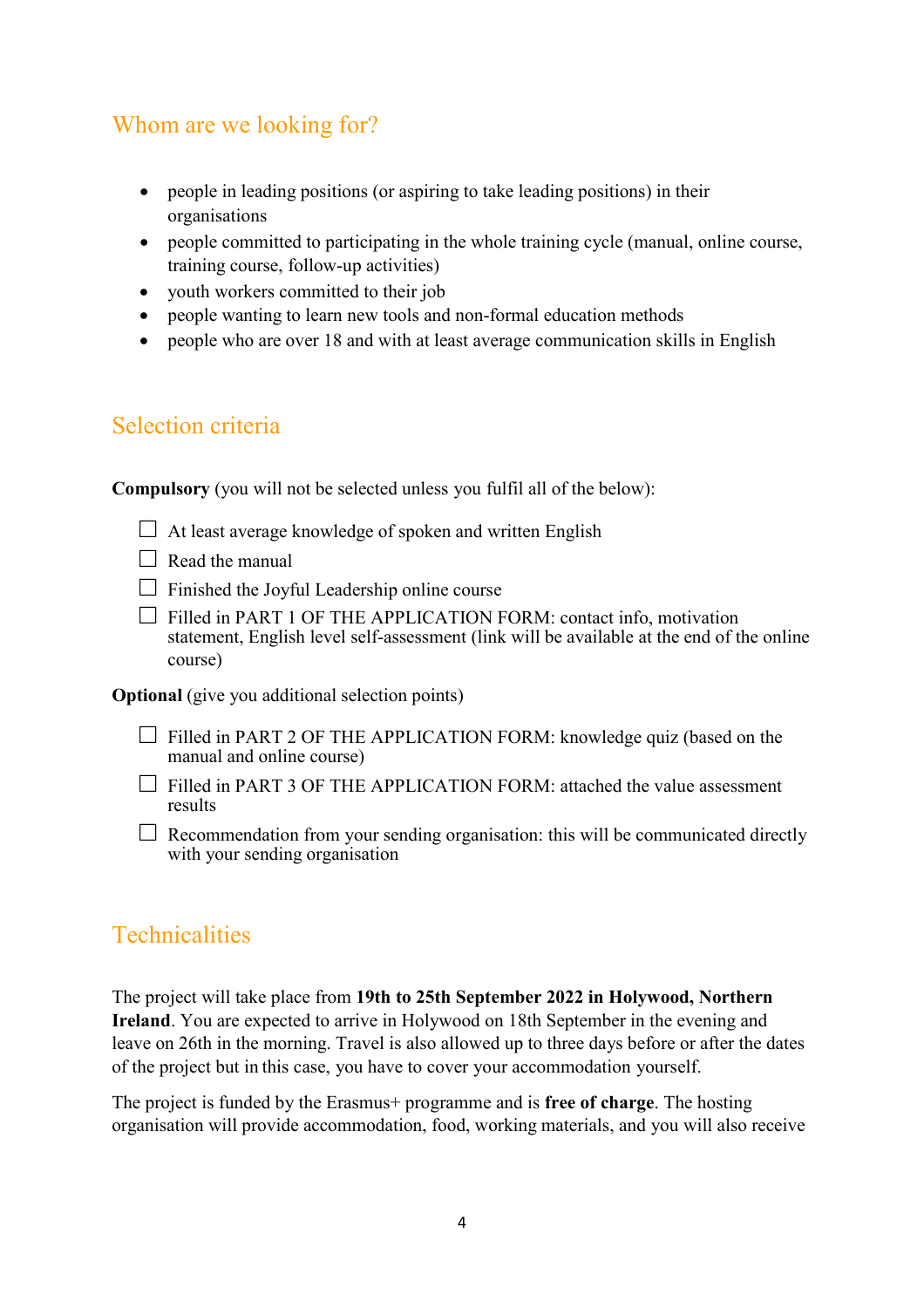#### **travel cost reimbursement** (up to 275 EUR).

In order to receive the travel cost reimbursement, you will have to:



 $\Box$  Fill in the Participant Report at the end of the project

 $\Box$  Perform an activity during which you will share the results of the project in your local community (it can be done with other participants from your country) – it will be discussed in more details with the selected participants

Organisations included:

- **United Kingdom** Camphill Community Glencraig (hosting organistaion)
- **Croatia** O.A.ZA. Održiva Alternativa Zajednici (facilitating organisation)
- **Hungary** Fiatalok Egysegben
- **The Republic of North Macedonia** Association for Sustainable Development SFERA International Bitola
- **Greece** Kinoniki Sinetairistiki Epicherisielliniki Symmetochi Neon
- **Portugal** Proatlantico Associacao Juvenil
- **Bulgaria** Smokinya Foundation

Check out the video from one of our previous Joyful Leadership training course here: https://youtu.be/ngvICOscbjY and find a 1-min intro to the online course here: https://youtu.be/IXwKEWkqLyY

#### How to apply?

- 1) Go to https://forms.gle/yW543cZZqfZM63NW6 and fill in the form you will gain access to the manual and the online course. Go through them at your own pace.
- 2) After you've reached **the end of the online course**, you will find a link to the APPLICATION FORM. Please keep in mind that your application will be considered **only after** you fill in the first part of the application form.

# APPLICATION DEADLINE: 18<sup>th</sup> JULY 2022\*

\* To give you more time to complete the online course and finish reading the manual, you don't have to have everything done before the application deadline. You can still complete up